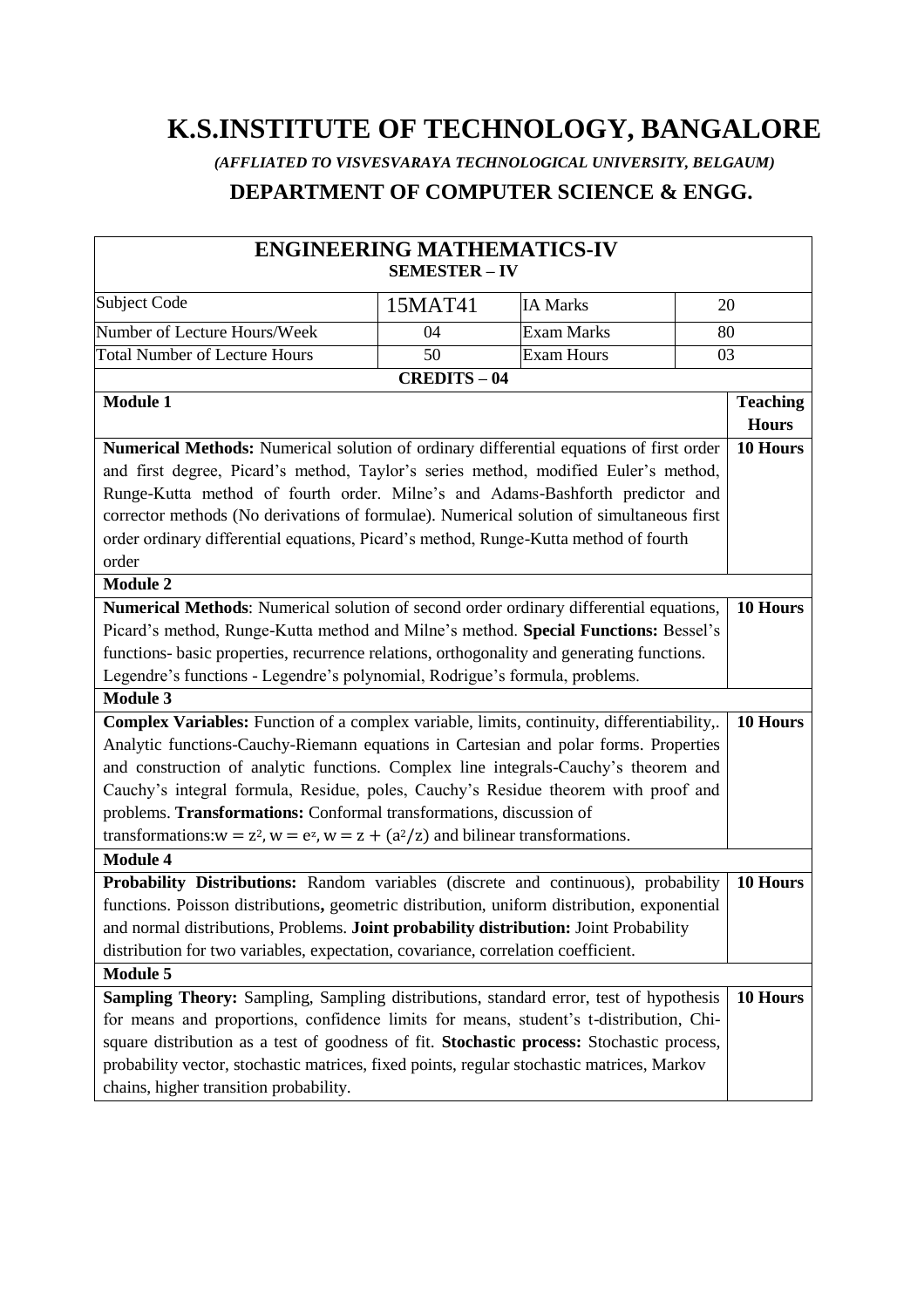**Course Outcomes:** After studying this course, students will be able to:

- Apply Numerical methods to obtain the solution of fist order and first degree differential equations.
- Make use of probability theory on discrete and continuous random variables to obtain the solution of problems on different distributions and joint probability distribution.
- Identify the problems on sampling distribution and on markov chains in attempting the engineering problems for feasible random events.
- Utilize the Bessel"s and Legendre functions for the problems arising in engineering fields.
- Construct the analytic functions. Calculate residues and poles of complex potentials in flow problems. Solve the problems on electromagnetic theory hydrodynamics, heat conduction, optimization of digital circuits, coding theory and stability analysis of the systems.

#### **Question paper pattern:**

The question paper will have ten questions.

There will be 2 questions from each module.

Each question will have questions covering all the topics under a module.

The students will have to answer 5 full questions, selecting one full question from each module.

#### **Text Books:**

- 1. B.V.Ramana "Higher Engineering Mathematics" Tata McGraw-Hill, 2006.
- 2. B. S. Grewal," Higher Engineering Mathematics", Khanna publishers,  $42<sup>nd</sup>$  edition, 2013.

## **Reference Books:**

- 1. N P Bali and Manish Goyal, "A text book of Engineering mathematics" , Laxmi publications, latest edition.
- 2. Kreyszig, "Advanced Engineering Mathematics " 9th edition, Wiley, 2013.
- 3. H. K Dass and Er. RajnishVerma, "Higher Engineering Mathematics", S. Chand, 1<sup>st</sup> ed, 2011.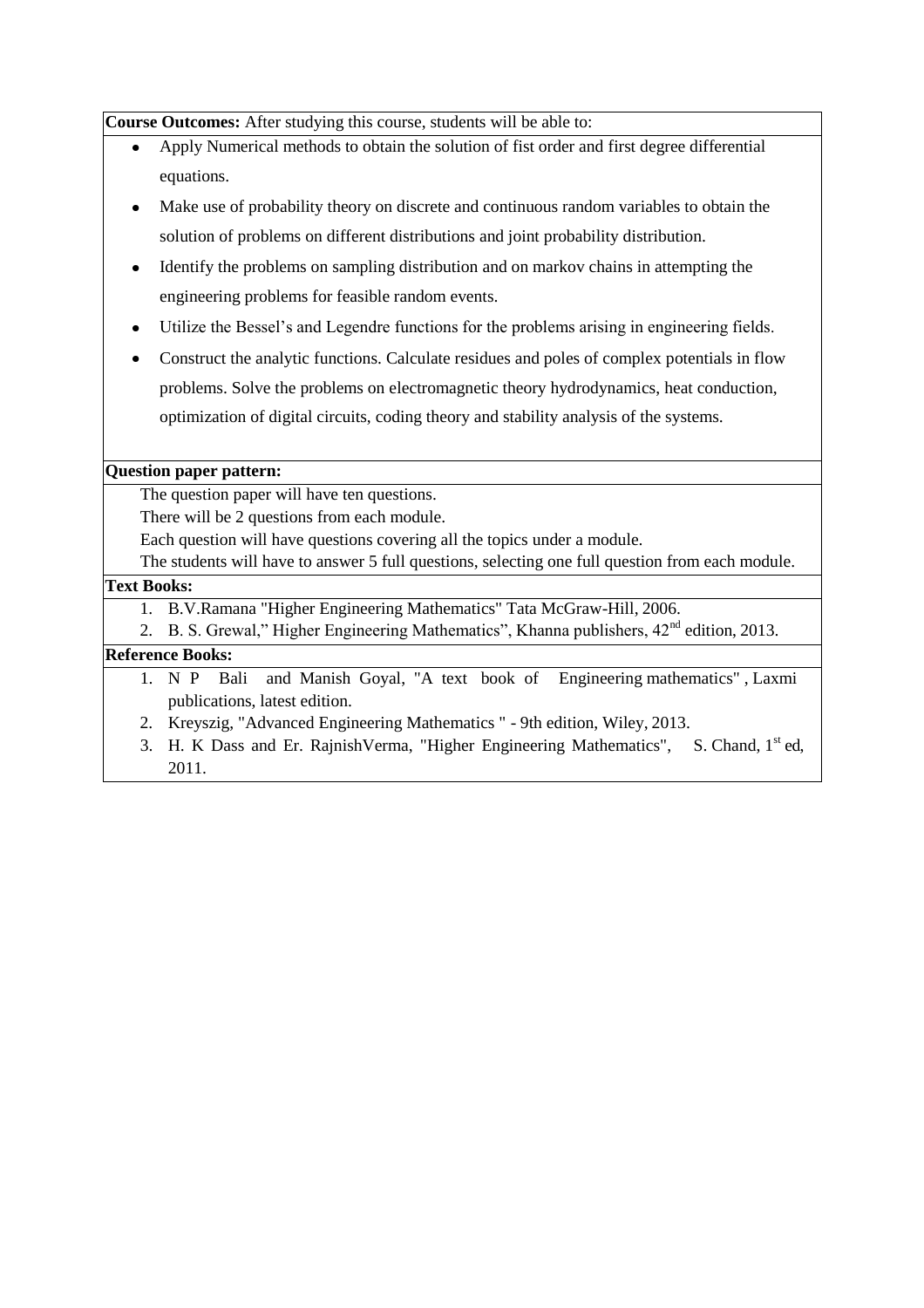| <b>SOFTWARE ENGINEERING</b><br><b>SEMESTER - IV</b>                                                                                                                                                                                                                                                                                                                                                                                                                                                                                                                                                                                        |                   |                   |                                 |
|--------------------------------------------------------------------------------------------------------------------------------------------------------------------------------------------------------------------------------------------------------------------------------------------------------------------------------------------------------------------------------------------------------------------------------------------------------------------------------------------------------------------------------------------------------------------------------------------------------------------------------------------|-------------------|-------------------|---------------------------------|
| Subject Code                                                                                                                                                                                                                                                                                                                                                                                                                                                                                                                                                                                                                               | 15CS42            | <b>IA Marks</b>   | 20                              |
| Number of Lecture Hours/Week                                                                                                                                                                                                                                                                                                                                                                                                                                                                                                                                                                                                               | 04                | <b>Exam Marks</b> | 80                              |
| <b>Total Number of Lecture Hours</b>                                                                                                                                                                                                                                                                                                                                                                                                                                                                                                                                                                                                       | 50                | <b>Exam Hours</b> | 03                              |
|                                                                                                                                                                                                                                                                                                                                                                                                                                                                                                                                                                                                                                            | <b>CREDITS-04</b> |                   |                                 |
| <b>Module 1</b>                                                                                                                                                                                                                                                                                                                                                                                                                                                                                                                                                                                                                            |                   |                   | <b>Teaching</b><br><b>Hours</b> |
| Introduction: Software Crisis, Need for Software Engineering. Professional Software<br>Development, Software Engineering Ethics. Case Studies.<br>Software Processes: Models: Waterfall Model (Sec 2.1.1), Incremental Model (Sec<br>2.1.2) and Spiral Model (Sec 2.1.3). Process activities.<br>Requirements Engineering: Requirements Engineering Processes<br>Requirements Elicitation and Analysis (Sec 4.5). Functional and non-functional<br>requirements (Sec 4.1). The software Requirements Document (Sec 4.2). Requirements<br>Specification (Sec 4.3). Requirements validation (Sec 4.6). Requirements Management<br>(Sec 4.7). |                   | (Chap             | 12 Hours<br>$4)$ .              |
| <b>Module 2</b><br>System Models: Context models (Sec 5.1). Interaction models (Sec 5.2). Structural<br>models (Sec 5.3). Behavioral models (Sec 5.4). Model-driven engineering (Sec 5.5).<br>Design and Implementation: Introduction to RUP (Sec 2.4), Design Principles (Chap<br>17). Object-oriented design using the UML (Sec 7.1). Design patterns (Sec 7.2).<br>Implementation issues (Sec 7.3). Open source development (Sec 7.4).<br><b>Module 3</b>                                                                                                                                                                               |                   |                   | 11 Hours                        |
| <b>Software Testing:</b> Development testing (Sec 8.1), Test-driven development (Sec 8.2),<br>Release testing (Sec 8.3), User testing (Sec 8.4). Test Automation (Page no 42, 70,212,<br>231,444,695).<br><b>Software Evolution:</b> Evolution processes (Sec 9.1). Program evolution dynamics (Sec                                                                                                                                                                                                                                                                                                                                        |                   |                   | 9 Hours                         |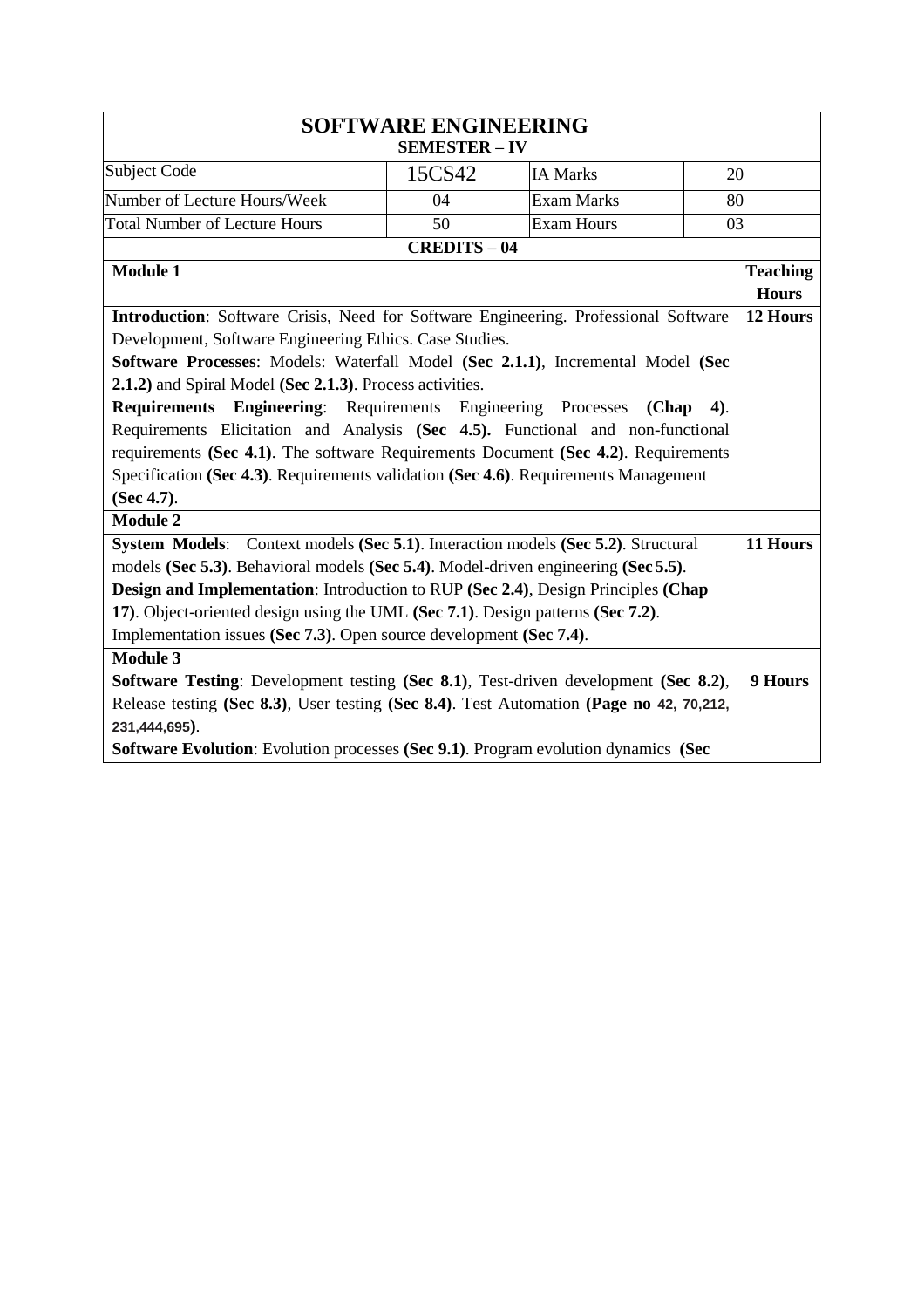| 9.2). Software maintenance (Sec 9.3). Legacy system management (Sec 9.4).                                                                |          |
|------------------------------------------------------------------------------------------------------------------------------------------|----------|
| <b>Module 4</b>                                                                                                                          |          |
| Project Planning: Software pricing (Sec 23.1). Plan-driven development (Sec 23.2).                                                       | 10 Hours |
| Project scheduling (Sec 23.3): Estimation techniques (Sec 23.5). Quality management:                                                     |          |
| Software quality (Sec 24.1). Reviews and inspections (Sec 24.3). Software measurement                                                    |          |
| and metrics (Sec 24.4). Software standards (Sec 24.2)                                                                                    |          |
| <b>Module 5</b>                                                                                                                          |          |
| Agile Software Development: Coping with Change (Sec 2.3), The Agile Manifesto:                                                           | 8 Hours  |
| Values and Principles. Agile methods: SCRUM (Ref "The SCRUM Primer, Ver 2.0")                                                            |          |
| and Extreme Programming (Sec 3.3). Plan-driven and agile development (Sec 3.2). Agile                                                    |          |
| project management (Sec 3.4), Scaling agile methods (Sec 3.5):<br>Course Outcomes: After studying this course, students will be able to: |          |
| Able to outline the software engineering principles and illustrate the activities involved in                                            |          |
|                                                                                                                                          |          |
| building large software and also illustrating the process of requirements, requirements                                                  |          |
| classification.                                                                                                                          |          |
| Choose system models, Develop and construct UML diagrams and make use of design patterns                                                 |          |
| to come with solutions for open source development.                                                                                      |          |
| Select an appropriate testing type, also identifying the importance of software maintenance.                                             |          |
| To choose the right software pricing and measurements of software metrics. Also to identify the                                          |          |
| software quality parameters                                                                                                              |          |
| Identify the software quality standards and practices involved. Also identify the need for agile                                         |          |
| software development, utilize and apply agile methods.                                                                                   |          |
| Question paper pattern:                                                                                                                  |          |
| The question paper will have ten questions.                                                                                              |          |
| There will be 2 questions from each module.                                                                                              |          |
| Each question will have questions covering all the topics under a module.                                                                |          |
| The students will have to answer 5 full questions, selecting one full question from each module.                                         |          |
| <b>Text Books:</b>                                                                                                                       |          |
| Ian Sommerville: Software Engineering, 9th Edition, Pearson Education, 2012.<br>1.                                                       |          |
| (Listed topics only from Chapters 1,2,3,4, 5, 7, 8, 9, 23, and 24)                                                                       |          |
| The SCRUM Primer, Ver 2.0, http://www.goodagile.com/scrumprimer/scrumprimer20.pdf<br>2.                                                  |          |
| <b>Reference Books:</b>                                                                                                                  |          |
| Roger S. Pressman: Software Engineering-A Practitioners approach, 7th Edition, Tata<br>ı.                                                |          |
| McGraw Hill.                                                                                                                             |          |
| Pankaj Jalote: An Integrated Approach to Software Engineering, Wiley India<br>2.                                                         |          |
| <b>Web Reference for eBooks on Agile:</b>                                                                                                |          |
| http://agilemanifesto.org/<br>1.                                                                                                         |          |
| http://www.jamesshore.com/Agile-Book/<br>2.                                                                                              |          |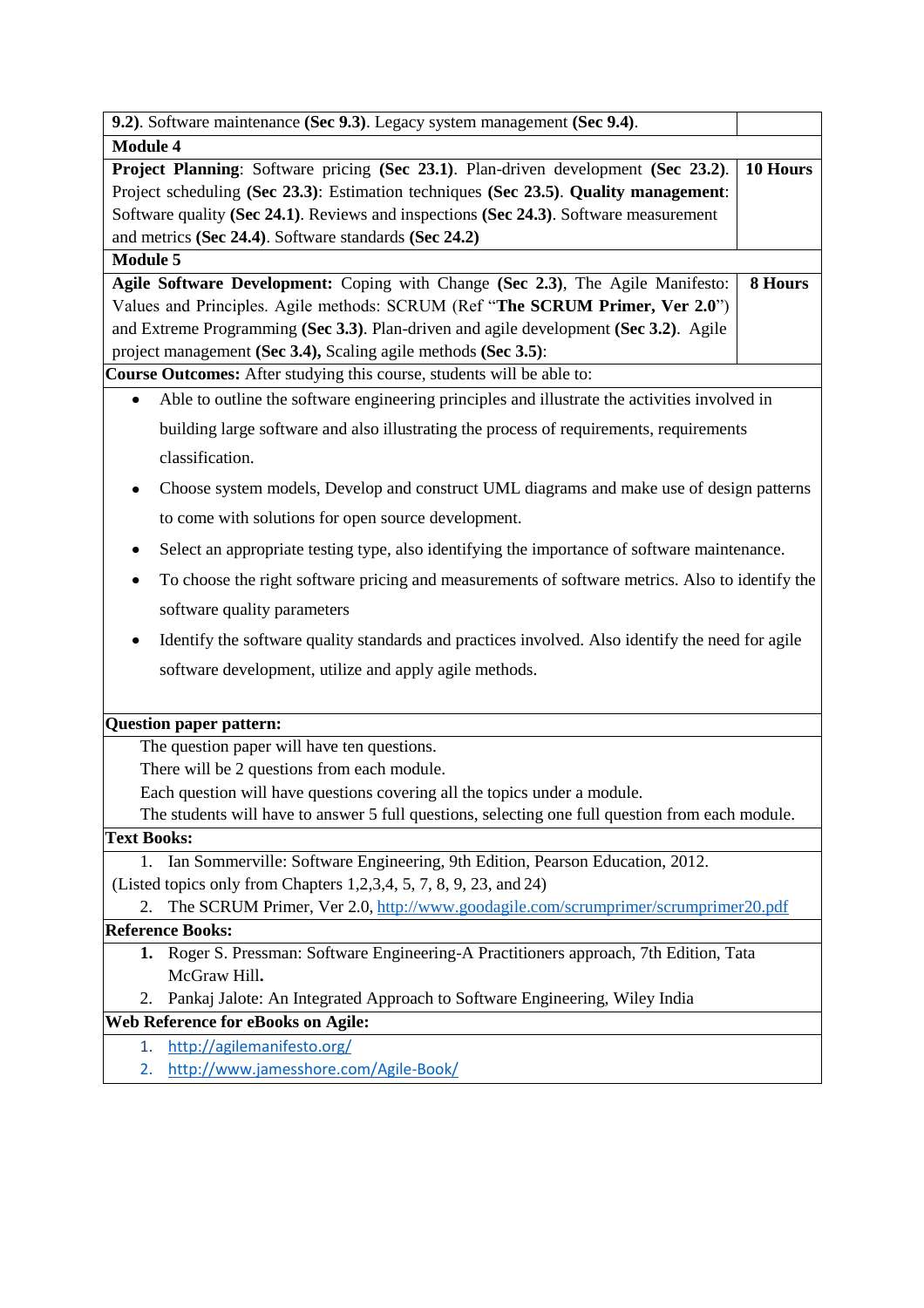|                                                                                                   | <b>SEMESTER - IV</b> | <b>DESIGN AND ANALYSIS OF ALGORITHMS</b> |                 |
|---------------------------------------------------------------------------------------------------|----------------------|------------------------------------------|-----------------|
|                                                                                                   |                      |                                          |                 |
| Subject Code                                                                                      | 15CS43               | <b>IA Marks</b>                          | 20              |
| Number of Lecture Hours/Week                                                                      | 04                   | <b>Exam Marks</b>                        | 80              |
| <b>Total Number of Lecture Hours</b>                                                              | 50                   | <b>Exam Hours</b>                        | 03              |
|                                                                                                   | <b>CREDITS-04</b>    |                                          |                 |
| <b>Module 1</b>                                                                                   |                      |                                          | <b>Teaching</b> |
|                                                                                                   |                      |                                          | <b>Hours</b>    |
| Introduction: What is an Algorithm? (T2:1.1), Algorithm Specification (T2:1.2),                   |                      |                                          | 10 Hours        |
| Analysis Framework (T1:2.1), Performance Analysis: Space complexity, Time                         |                      |                                          |                 |
| complexity (T2:1.3). Asymptotic Notations: Big-Oh notation $(O)$ , Omega notation $(\Omega)$ ,    |                      |                                          |                 |
| Theta notation $(\Theta)$ , and Little-oh notation $(o)$ , Mathematical analysis of Non-Recursive |                      |                                          |                 |
| and recursive Algorithms with Examples (T1:2.2, 2.3, 2.4). Important Problem Types:               |                      |                                          |                 |
| Sorting, Searching, String processing, Graph Problems, Combinatorial Problems.                    |                      |                                          |                 |
| Fundamental Data Structures: Stacks, Queues, Graphs, Trees, Sets and Dictionaries.                |                      |                                          |                 |
| (T1:1.3,1.4)                                                                                      |                      |                                          |                 |
| <b>Module 2</b>                                                                                   |                      |                                          |                 |
| Divide and Conquer: General method, Binary search, Recurrence equation for divide                 |                      |                                          | 10 Hours        |
| and conquer, Finding the maximum and minimum (T2:3.1, 3.3, 3.4), Merge sort, Quick                |                      |                                          |                 |
| sort (T1:4.1, 4.2), Strassen's matrix multiplication (T2:3.8), Advantages and                     |                      |                                          |                 |
| Disadvantages of divide and conquer. Decrease and Conquer Approach: Topological                   |                      |                                          |                 |
| Sort. (T1:5.3)                                                                                    |                      |                                          |                 |
| <b>Module 3</b>                                                                                   |                      |                                          |                 |
| Greedy Method: General method, Coin Change Problem, Knapsack Problem, Job                         |                      |                                          | 10 Hours        |
| sequencing with deadlines (T2:4.1, 4.3, 4.5). Minimum cost spanning trees: Prim's                 |                      |                                          |                 |
| Algorithm, Kruskal's Algorithm (T1:9.1, 9.2). Single source shortest paths: Dijkstra's            |                      |                                          |                 |
| Algorithm (T1:9.3). Optimal Tree problem: Huffman Trees and Codes (T1:9.4).                       |                      |                                          |                 |
| Transform and Conquer Approach: Heaps and Heap Sort (T1:6.4).                                     |                      |                                          |                 |
| <b>Module 4</b>                                                                                   |                      |                                          |                 |
| Dynamic Programming: General method with Examples, Multistage Graphs (T2:5.1,                     |                      |                                          | 10 Hours        |
| 5.2). Transitive Closure: Warshall's Algorithm, All Pairs Shortest Paths: Floyd's                 |                      |                                          |                 |
| Algorithm, Optimal Binary Search Trees, Knapsack problem ((T1:8.2, 8.3, 8.4),                     |                      |                                          |                 |
| Bellman-Ford Algorithm (T2:5.4), Travelling Sales Person problem (T2:5.9), Reliability            |                      |                                          |                 |
| design $(T2:5.8)$ .                                                                               |                      |                                          |                 |
| Module 5                                                                                          |                      |                                          |                 |
| Backtracking: General method (T2:7.1), N-Queens problem (T1:12.1), Sum of subsets                 |                      |                                          | 10 Hours        |
| problem (T1:12.1), Graph coloring (T2:7.4), Hamiltonian cycles (T2:7.5). Branch and               |                      |                                          |                 |
| Bound: Assignment Problem, Travelling Sales Person problem (T1:12.2), 0/1                         |                      |                                          |                 |
| Knapsack problem (T2:8.2, T1:12.2): LC Branch and Bound solution (T2:8.2), FIFO                   |                      |                                          |                 |
| Branch and Bound solution (T2:8.2). NP-Complete and NP-Hard problems: Basic                       |                      |                                          |                 |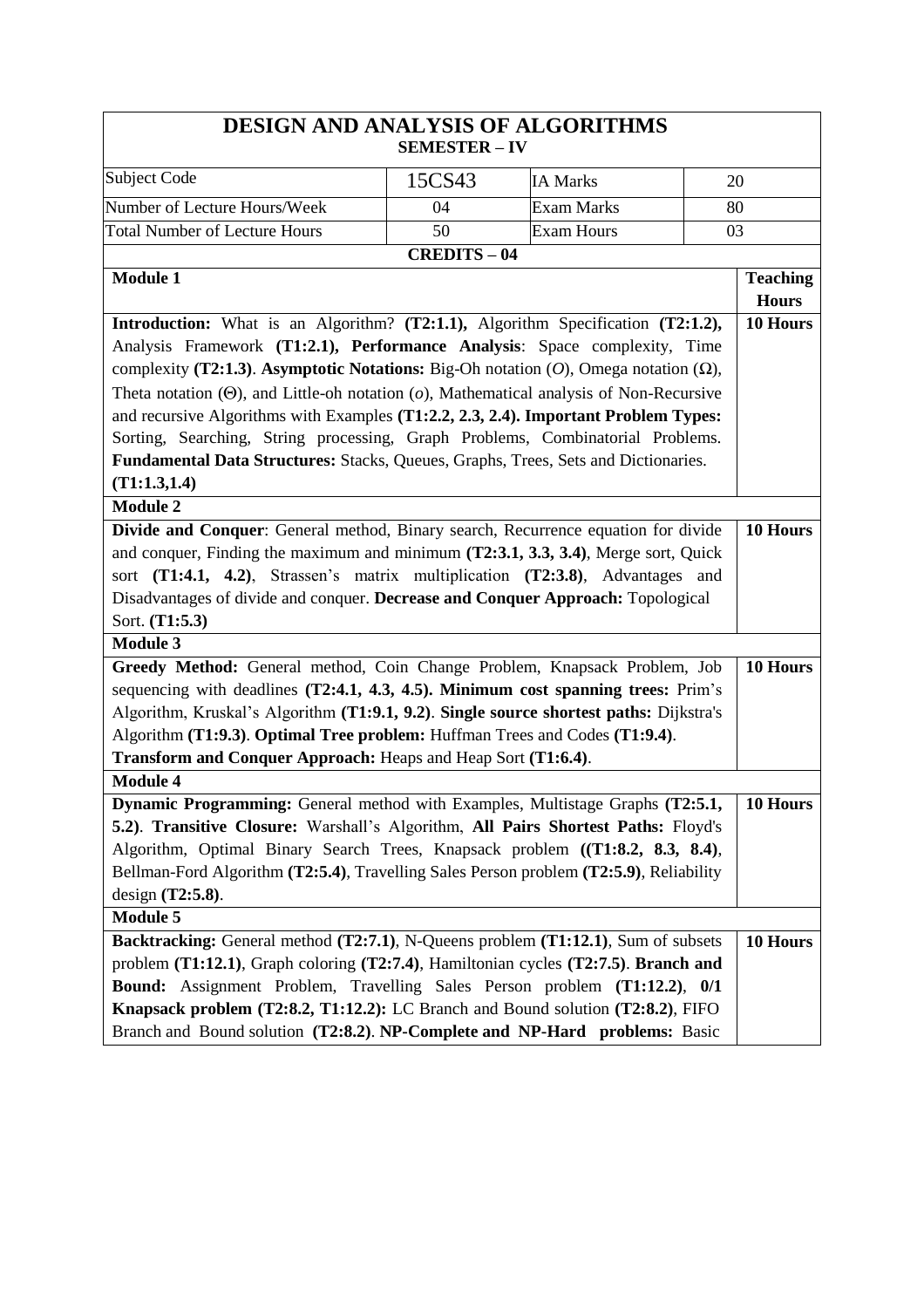| concepts, non-deterministic algorithms, P, NP, NP-Complete, and NP-Hard classes                  |  |
|--------------------------------------------------------------------------------------------------|--|
| (T2:11.1).                                                                                       |  |
| Course Outcomes: After studying this course, students will be able to                            |  |
| Indentify the Performance Analysis of various Algorithms.                                        |  |
| Utilize the Divide and Conquer Algorithm techniques to provide a solutions for well known        |  |
| problems like searching, Sorting etc.                                                            |  |
| Make use of the Algorithms using Greedy method to find Minimum Cost of a Spanning Trees<br>٠     |  |
| and also use Transforms and Conquer Approach for Heap sort.                                      |  |
| Apply Dynamic Programming method to provide solutions for the problems like Transitive           |  |
| Closure, All Pairs Shortest paths and Travelling Sales Person(TSP)                               |  |
| Simplify N-Queens, Sum of subsets Problems by using backtracking approach.                       |  |
| <b>Question paper pattern:</b>                                                                   |  |
| The question paper will have ten questions.                                                      |  |
| There will be 2 questions from each module.                                                      |  |
| Each question will have questions covering all the topics under a module.                        |  |
| The students will have to answer 5 full questions, selecting one full question from each module. |  |
| <b>Text Books:</b>                                                                               |  |
| T1. Introduction to the Design and Analysis of Algorithms, Anany Levitin:, 2rd Edition, 2009.    |  |
| Pearson.                                                                                         |  |
| T2. Computer Algorithms/C++, Ellis Horowitz, Satraj Sahni and Rajasekaran, 2nd Edition, 2014,    |  |
| <b>Universities Press</b>                                                                        |  |

# **Reference Books:**

- 1. Introduction to Algorithms, Thomas H. Cormen, Charles E. Leiserson, Ronal L. Rivest, Clifford Stein, 3rd Edition, PHI
- 2. Design and Analysis of Algorithms , S. Sridhar, Oxford (Higher Education)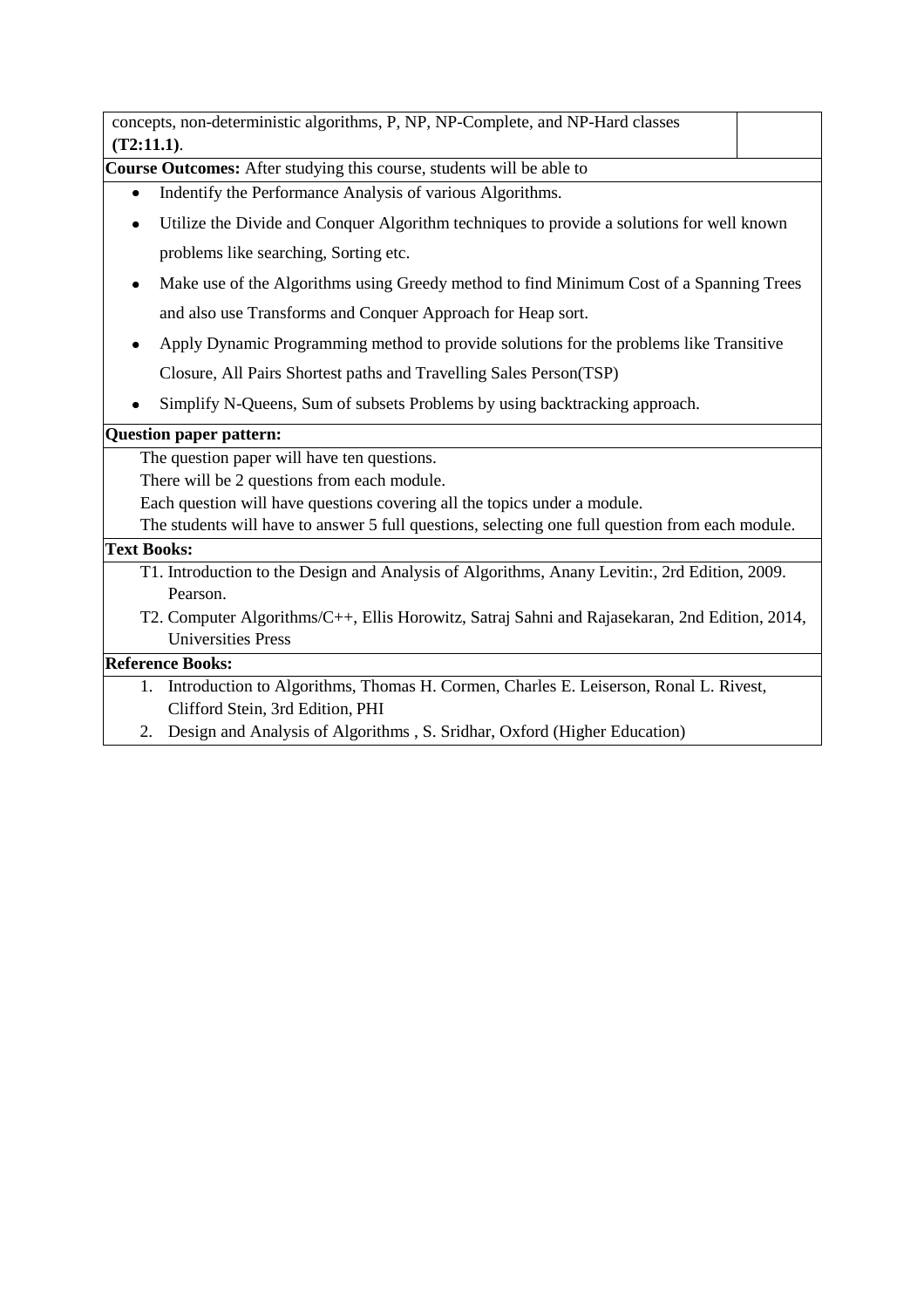|                                                                                                                                                                                                                                                                                                                                                                                                                                                                                                                                                                                                                                                                                                                                                                                                                                     | <b>MICROPROCESSORS AND</b><br><b>MICROCONTROLLERS</b><br><b>SEMESTER - IV</b> |                   |                                 |
|-------------------------------------------------------------------------------------------------------------------------------------------------------------------------------------------------------------------------------------------------------------------------------------------------------------------------------------------------------------------------------------------------------------------------------------------------------------------------------------------------------------------------------------------------------------------------------------------------------------------------------------------------------------------------------------------------------------------------------------------------------------------------------------------------------------------------------------|-------------------------------------------------------------------------------|-------------------|---------------------------------|
| Subject Code                                                                                                                                                                                                                                                                                                                                                                                                                                                                                                                                                                                                                                                                                                                                                                                                                        | 15CS44                                                                        | <b>IA Marks</b>   | 20                              |
| Number of Lecture Hours/Week                                                                                                                                                                                                                                                                                                                                                                                                                                                                                                                                                                                                                                                                                                                                                                                                        | 04                                                                            | <b>Exam Marks</b> | 80                              |
| <b>Total Number of Lecture Hours</b>                                                                                                                                                                                                                                                                                                                                                                                                                                                                                                                                                                                                                                                                                                                                                                                                | 50                                                                            | <b>Exam Hours</b> | 03                              |
|                                                                                                                                                                                                                                                                                                                                                                                                                                                                                                                                                                                                                                                                                                                                                                                                                                     | <b>CREDITS-04</b>                                                             |                   |                                 |
| Module 1                                                                                                                                                                                                                                                                                                                                                                                                                                                                                                                                                                                                                                                                                                                                                                                                                            |                                                                               |                   | <b>Teaching</b><br><b>Hours</b> |
| Introduction to assembly programming, Introduction to Program Segments, The Stack,<br>Flag register, x86 Addressing Modes. Assembly language programming: Directives &<br>a Sample Program, Assemble, Link & Run a program, More Sample programs, Control<br>Transfer Instructions, Data Types and Data Definition, Full Segment Definition,<br>Flowcharts and Pseudo code.<br>Text book 1: Ch 1: 1.1 to 1.7, Ch 2: 2.1 to 2.7<br><b>Module 2</b><br>x86: Instructions sets description, Arithmetic and logic instructions and programs:<br>Unsigned Addition and Subtraction, Unsigned Multiplication and Division, Logic<br>Instructions, BCD and ASCII conversion, Rotate Instructions. INT 21H and INT 10H<br>Programming: Bios INT 10H Programming, DOS Interrupt 21H. 8088/86 Interrupts,<br>x86 PC and Interrupt Assignment. |                                                                               |                   | 10 Hours                        |
| Text book 1: Ch 3: 3.1 to 3.5, Ch 4: 4.1, 4.2 Chapter 14: 14.1 and 14.2<br><b>Module 3</b><br>Signed Numbers and Strings: Signed number Arithmetic Operations, String operations.<br>Memory and Memory interfacing: Memory address decoding, data integrity in RAM<br>and ROM, 16-bit memory interfacing. 8255 I/O programming: I/O addresses MAP of                                                                                                                                                                                                                                                                                                                                                                                                                                                                                |                                                                               |                   | 10 Hours                        |
| x86 PC's, programming and interfacing the 8255.<br>Text book 1: Ch 6: 6.1, 6.2. Ch 10: 10.2, 10.4, 10.5. Ch 11: 11.1 to 11.4                                                                                                                                                                                                                                                                                                                                                                                                                                                                                                                                                                                                                                                                                                        |                                                                               |                   |                                 |
| <b>Module 4</b><br>Microprocessors versus Microcontrollers, ARM Embedded Systems : The RISC design<br>philosophy, The ARM Design Philosophy, Embedded System Hardware, Embedded<br>System Software, ARM Processor Fundamentals : Registers, Current Program Status<br>Register, Pipeline, Exceptions, Interrupts, and the Vector Table, Core Extensions<br>Text book 2: Ch 1:1.1 to 1.4, Ch 2:2.1 to 2.5                                                                                                                                                                                                                                                                                                                                                                                                                            |                                                                               |                   | 10 Hours                        |
| <b>Module 5</b>                                                                                                                                                                                                                                                                                                                                                                                                                                                                                                                                                                                                                                                                                                                                                                                                                     |                                                                               |                   |                                 |
| <b>Introduction to the ARM Instruction Set : Data Processing Instructions, Branch</b><br>Instructions, Software Interrupt Instructions, Program Status Register Instructions,<br>Coprocessor Instructions, Loading Constants, Simple programming exercises.<br>Text book 2: Ch 3:3.1 to 3.6 (Excluding 3.5.2)                                                                                                                                                                                                                                                                                                                                                                                                                                                                                                                       |                                                                               |                   | 10 Hours                        |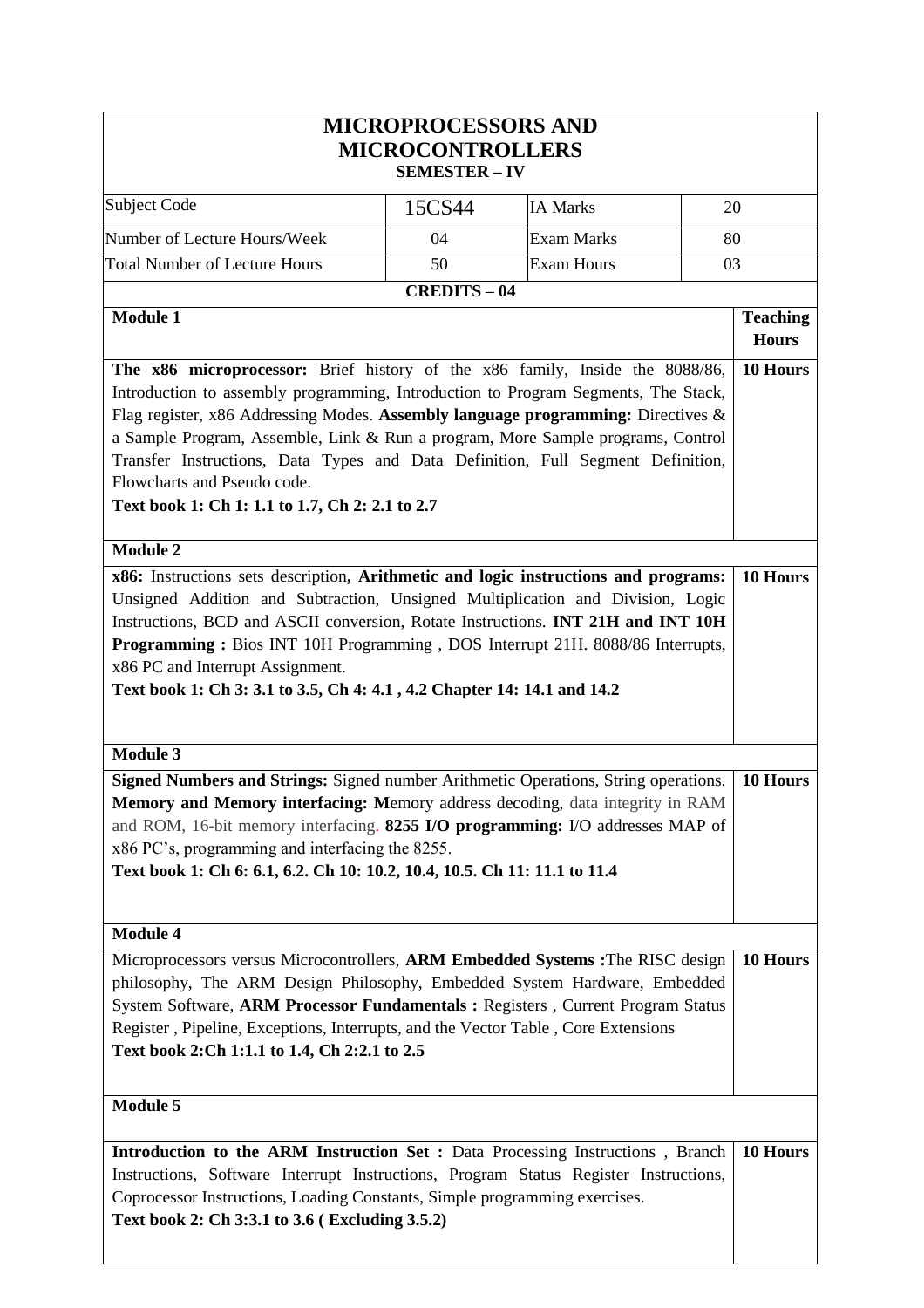**Course Outcomes:** After studying this course, students will be able to Apply the knowledge of architecture of 8086 to learn the assembly language programming.  $\bullet$ Apply the knowledge of arithmetic, logic, string operations to develop assembly language code to solve problems. Apply the knowledge of IC 8255 for interfacing with 8086. Apply ARM processor architecture concept to the assembly language programming Apply ARM processor programming concept to solve complex problem **Question paper pattern:** The question paper will have ten questions. There will be 2 questions from each module. Each question will have questions covering all the topics under a module. The students will have to answer 5 full questions, selecting one full question from each module. **Text Books:** 1. Muhammad Ali Mazidi, Janice Gillispie Mazidi, Danny Causey, The x86 PC Assembly Language Design and Interfacing,  $5<sup>th</sup>$  Edition, Pearson, 2013. 2. **ARM system developers guide**, Andrew N Sloss, Dominic Symes and Chris Wright, Elsevier,Morgan Kaufman publishers, 2008. **Reference Books:** 1. Douglas V. Hall: Microprocessors and Interfacing, Revised 2<sup>nd</sup> Edition, TMH, 2006. 2. K. Udaya Kumar & B.S. Umashankar : Advanced Microprocessors & IBM-PC Assembly Language Programming, TMH 2003. 3. Ayala : The 8086 Microprocessor: programming and interfacing - 1st edition,Cengage Learning 4. The Definitive Guide to the ARM Cortex-M3, by Joseph Yiu, 2nd Edition , Newnes, 2009 5. The Insider's Guide to the ARM7 based microcontrollers, Hitex Ltd., 1<sup>st</sup> edition, 2005 6. ARM System-on-Chip Architecture, Steve Furber, Second Edition, Pearson, 2015 7. Architecture, Programming and Interfacing of Low power Processors- ARM7, Cortex-M and MSP430, Lyla B Das Cengage Learning,  $1<sup>st</sup>$  Edition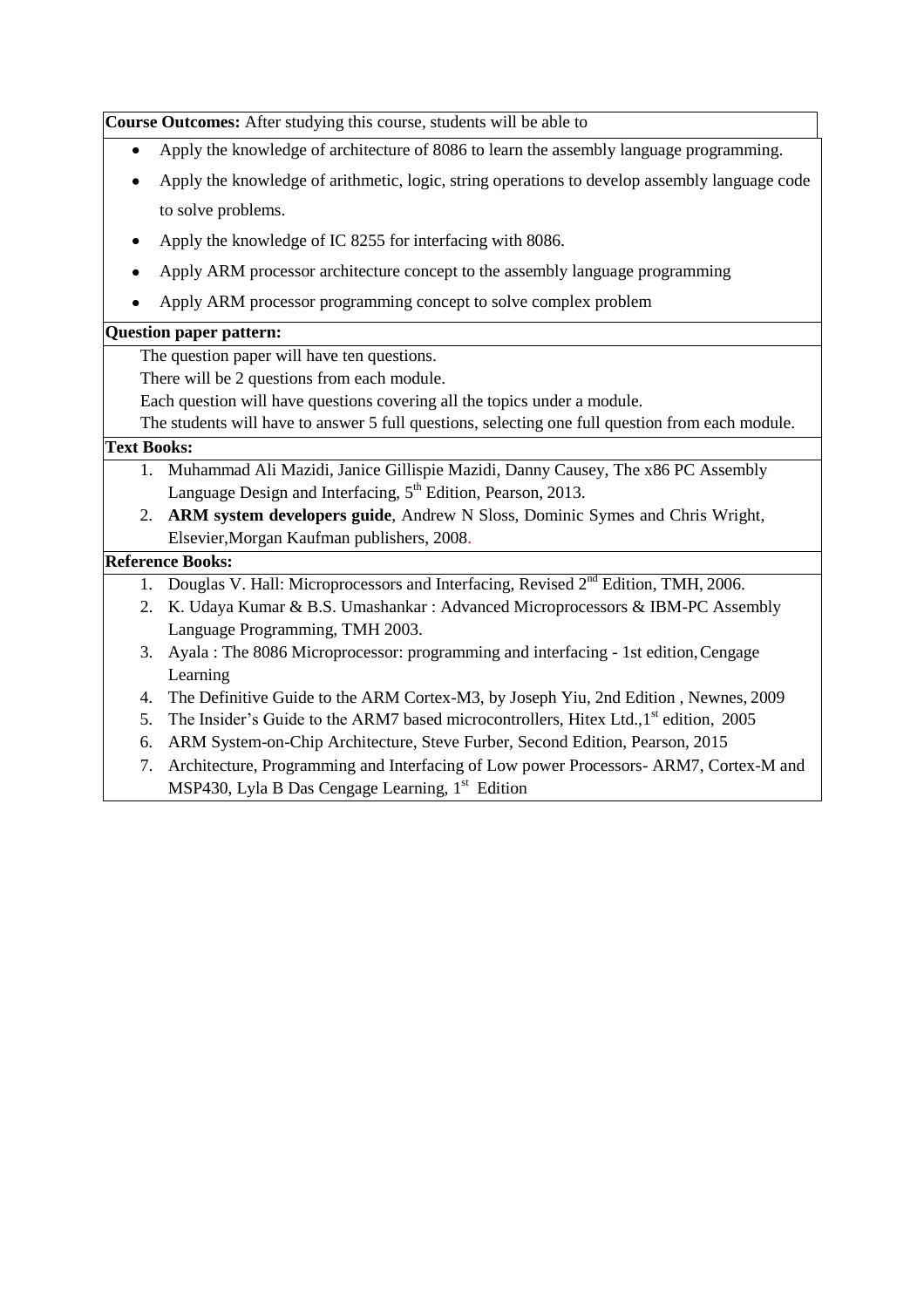|                                                                                          | <b>OBJECT ORIENTED CONCEPTS</b><br><b>SEMESTER - IV</b> |                                                           |                     |  |
|------------------------------------------------------------------------------------------|---------------------------------------------------------|-----------------------------------------------------------|---------------------|--|
| <b>Subject Code</b>                                                                      | 15CS45                                                  | <b>IA Marks</b>                                           | 20                  |  |
| Number of Lecture Hours/Week                                                             | 04                                                      | Exam Marks                                                | 80                  |  |
| <b>Total Number of Lecture Hours</b>                                                     | 50                                                      | <b>Exam Hours</b>                                         | 03                  |  |
|                                                                                          | <b>CREDITS-04</b>                                       |                                                           |                     |  |
| <b>Module 1</b>                                                                          |                                                         |                                                           | <b>Teaching</b>     |  |
|                                                                                          |                                                         |                                                           | <b>Hours</b>        |  |
| <b>Introduction to Object Oriented Concepts:</b>                                         |                                                         |                                                           | 10 Hours            |  |
| A Review of structures, Procedure–Oriented Programming system, Object Oriented           |                                                         |                                                           |                     |  |
| Programming System, Comparison of Object Oriented Language with C, Console I/O,          |                                                         |                                                           |                     |  |
| variables and reference variables, Function Prototyping, Function Overloading. Class     |                                                         |                                                           |                     |  |
| and Objects: Introduction, member functions and data, objects and functions, objects and |                                                         |                                                           |                     |  |
| arrays, Namespaces, Nested classes, Constructors, Destructors.                           |                                                         |                                                           |                     |  |
| Text book 1: Ch 1: 1.1 to 1.9 Ch 2: 2.1 to 2.6 Ch 4: 4.1 to 4.2                          |                                                         |                                                           |                     |  |
| <b>Module 2</b>                                                                          |                                                         |                                                           |                     |  |
| Introduction to Java: Java's magic: the Byte code; Java Development Kit (JDK); the       |                                                         |                                                           | 10 Hours            |  |
| Java Buzzwords, Object-oriented programming; Simple Java programs. Data types,           |                                                         |                                                           |                     |  |
| variables and arrays, Operators, Control Statements.                                     |                                                         |                                                           |                     |  |
| Text book 2: Ch:1 Ch: 2 Ch:3 Ch:4 Ch:5                                                   |                                                         |                                                           |                     |  |
| <b>Module 3</b>                                                                          |                                                         |                                                           |                     |  |
| Classes, Inheritance, Exceptions, Packages and Interfaces: Classes:                      |                                                         |                                                           | Classes<br>10 Hours |  |
| fundamentals; Declaring objects; Constructors, this keyword, garbage collection.         |                                                         |                                                           |                     |  |
| Inheritance: inheritance basics, using super, creating multi level hierarchy, method     |                                                         |                                                           |                     |  |
| overriding. Exception handling: Exception handling in Java. Packages, Access             |                                                         |                                                           |                     |  |
| Protection, Importing Packages, Interfaces.                                              |                                                         |                                                           |                     |  |
| Text book 2: Ch:6 Ch: 8 Ch: 9 Ch: 10                                                     |                                                         |                                                           |                     |  |
| <b>Module 4</b>                                                                          |                                                         |                                                           |                     |  |
| Multi Threaded Programming, Event Handling: Multi Threaded Programming: What             |                                                         |                                                           | 10 Hours            |  |
| are threads? How to make the classes threadable; Extending threads; Implementing         |                                                         |                                                           |                     |  |
| runnable; Synchronization; Changing state of the thread; Bounded buffer problems, read-  |                                                         |                                                           |                     |  |
| write problem, producer consumer problems. Event Handling: Two event handling            |                                                         |                                                           |                     |  |
| mechanisms; The delegation event model; Event classes; Sources of events; Event          |                                                         |                                                           |                     |  |
| listener interfaces; Using the delegation event model; Adapter classes; Inner classes.   |                                                         |                                                           |                     |  |
| Text book 2: Ch 11: Ch: 22                                                               |                                                         |                                                           |                     |  |
| Module 5                                                                                 |                                                         |                                                           |                     |  |
| The Applet Class:                                                                        |                                                         | Introduction, Two types of Applets; Applet basics; Applet | 10 Hours            |  |
| Architecture; An Applet skeleton; Simple Applet display methods; Requesting repainting;  |                                                         |                                                           |                     |  |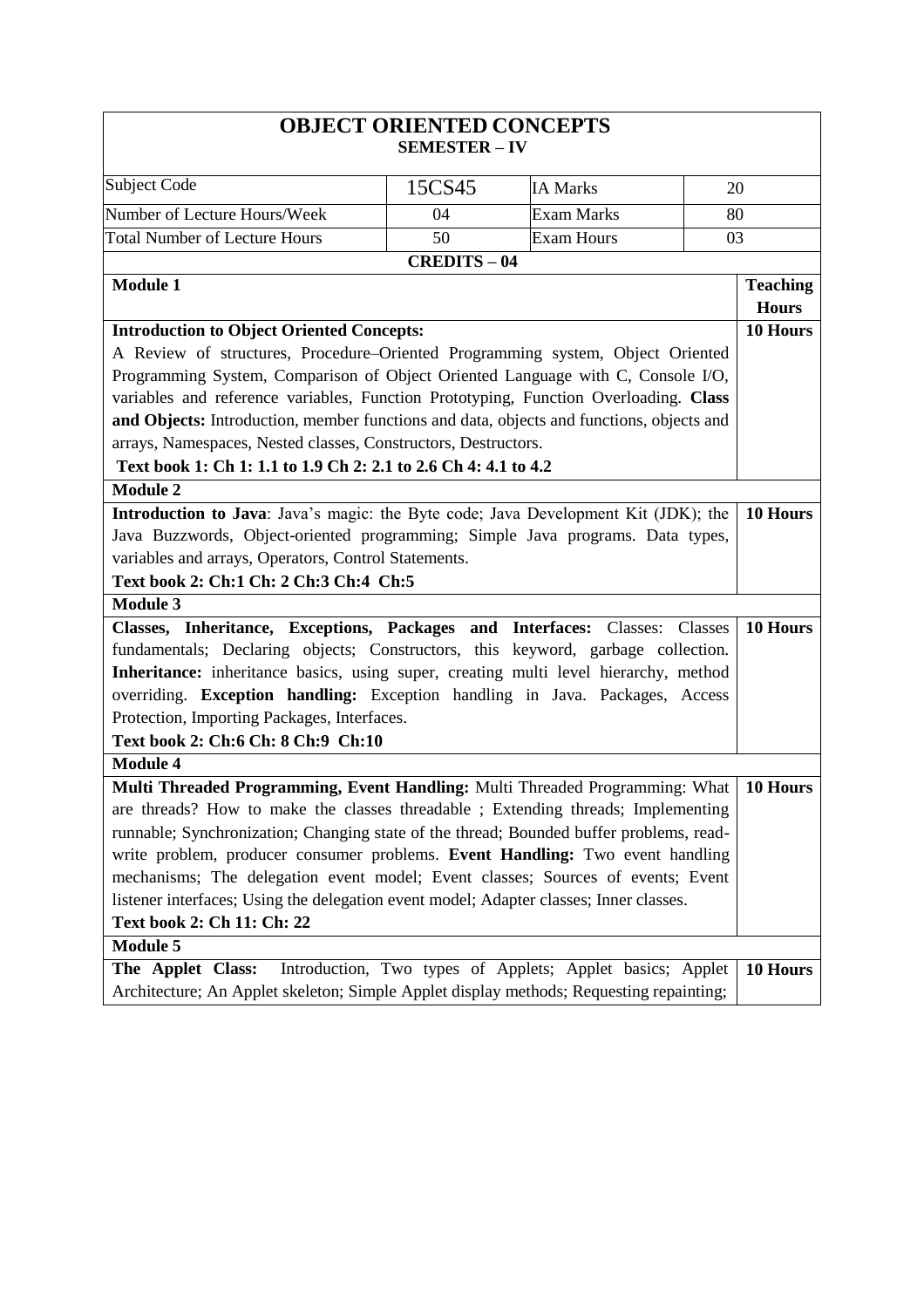Using the Status Window; The HTML APPLET tag; Passing parameters to Applets; getDocumentbase() and getCodebase(); ApletContext and showDocument(); The AudioClip Interface; The AppletStub Interface;Output to the Console. **Swings:** Swings: The origins of Swing; Two key Swing features; Components and Containers; The Swing Packages; A simple Swing Application; Create a Swing Applet; Jlabel and ImageIcon; JTextField;The Swing Buttons; JTabbedpane; JScrollPane; JList; JComboBox; JTable.

#### **Text book 2: Ch 21: Ch: 29 Ch: 30**

**Course Outcomes:** After studying this course, students will be able to

- Understand the object-oriented concepts and Apply them in solving simple problems using C++  $\bullet$
- $\bullet$ Comprehend the different buzzwords in JAVA and Apply Object Oriented programming constructs and semantics for solving simple problems.
- Construct Java programs by making use of 3 principles of OOPS with run time error handling mechanisms
- Make Use of multithreading concepts, and event handling mechanism to build Java programs
- Develop event driven Graphical User Interface (GUI) programming using applets and swings

#### **Question paper pattern:**

The question paper will have ten questions.

There will be 2 questions from each module.

Each question will have questions covering all the topics under a module.

The students will have to answer 5 full questions, selecting one full question from each module.

#### **Text Books:**

- 1. Sourav Sahay, Object Oriented Programming with C++ , Oxford University Press,2006 (Chapters 1, 2, 4)
- 2. Herbert Schildt, Java The Complete Reference, 7th Edition, Tata McGraw Hill, 2007. (Chapters 1, 2, 3, 4, 5, 6, 8, 9,10, 11, 21, 22, 29, 30)

#### **Reference Book:**

- 1. Mahesh Bhave and Sunil Patekar, "Programming with Java", First Edition, Pearson Education,2008, ISBN:9788131720806
- 2. Herbert Schildt, The Complete Reference C++, 4th Edition, Tata McGraw Hill, 2003.
- 3. Stanley B.Lippmann, Josee Lajore, C++ Primer, 4th Edition, Pearson Education, 2005.
- 4. Rajkumar Buyya,S Thamarasi selvi, xingchen chu, Object oriented Programming with java, Tata McGraw Hill education private limited.
- 5. Richard A Johnson, Introduction to Java Programming and OOAD, CENGAGE Learning.
- 6. E Balagurusamy, Programming with Java A primer, Tata McGraw Hill companies.

**Note: Every institute shall organize a bridge organize on C++ either in the vacation or in the beginning of even semester.**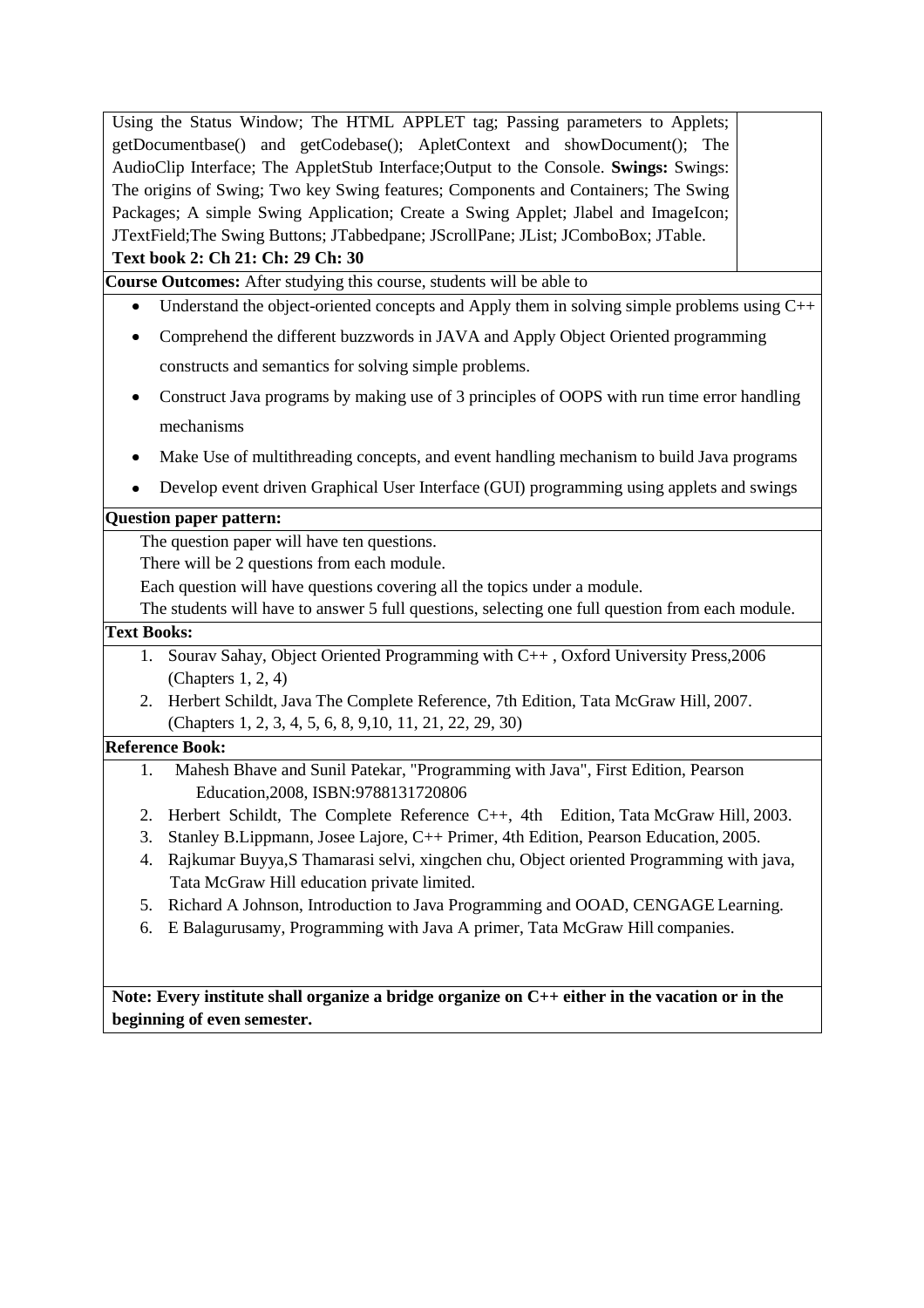|                                                                                                                                                                   | <b>DATA COMMUNICATION</b><br><b>SEMESTER - IV</b> |                   |                                 |
|-------------------------------------------------------------------------------------------------------------------------------------------------------------------|---------------------------------------------------|-------------------|---------------------------------|
| <b>Subject Code</b>                                                                                                                                               | 15CS46                                            | <b>IA Marks</b>   | 20                              |
| Number of Lecture Hours/Week                                                                                                                                      | 04                                                | <b>Exam Marks</b> | 80                              |
| <b>Total Number of Lecture Hours</b>                                                                                                                              | 50                                                | <b>Exam Hours</b> | 03                              |
|                                                                                                                                                                   | <b>CREDITS-04</b>                                 |                   |                                 |
| <b>Contents</b>                                                                                                                                                   |                                                   |                   | <b>Teaching</b><br><b>Hours</b> |
| <b>Module 1</b>                                                                                                                                                   |                                                   |                   |                                 |
| Introduction: Data Communications, Networks, Network Types, Internet History,                                                                                     |                                                   |                   | 10 Hours                        |
| Standards and Administration, Networks Models: Protocol Layering, TCP/IP Protocol                                                                                 |                                                   |                   |                                 |
| suite, The OSI model, Introduction to Physical Layer-1: Data and Signals, Digital                                                                                 |                                                   |                   |                                 |
| Signals, Transmission Impairment, Data Rate limits, Performance, Digital Transmission:                                                                            |                                                   |                   |                                 |
| Digital to digital conversion (Only Line coding: Polar, Bipolar and Manchester coding).                                                                           |                                                   |                   |                                 |
| <b>Module 2</b>                                                                                                                                                   |                                                   |                   |                                 |
| Physical Layer-2: Analog to digital conversion (only PCM), Transmission Modes,                                                                                    |                                                   |                   | 10 Hours                        |
| Analog Transmission: Digital to analog conversion, Bandwidth Utilization:<br>Multiplexing and Spread Spectrum, Switching: Introduction, Circuit Switched Networks |                                                   |                   |                                 |
| and Packet switching.                                                                                                                                             |                                                   |                   |                                 |
| <b>Module 3</b>                                                                                                                                                   |                                                   |                   |                                 |
| Error Detection and Correction: Introduction, Block coding, Cyclic codes, Checksum,                                                                               |                                                   |                   | 10 Hours                        |
| Forward error correction, Data link control: DLC services, Data link layer protocols,                                                                             |                                                   |                   |                                 |
| HDLC, and Point to Point protocol (Framing, Transition phases only).                                                                                              |                                                   |                   |                                 |
| <b>Module 4</b>                                                                                                                                                   |                                                   |                   |                                 |
| Media Access control: Random Access, Controlled Access and Channelization,                                                                                        |                                                   |                   | 10 Hours                        |
| Wired LANs Ethernet: Ethernet Protocol, Standard Ethernet, Fast Ethernet, Gigabit                                                                                 |                                                   |                   |                                 |
| Ethernet and 10 Gigabit Ethernet, Wireless LANs: Introduction, IEEE 802.11 Project                                                                                |                                                   |                   |                                 |
| and Bluetooth.                                                                                                                                                    |                                                   |                   |                                 |
| <b>Module 5</b>                                                                                                                                                   |                                                   |                   |                                 |
| Other wireless Networks: WIMAX, Cellular Telephony, Satellite networks, Network                                                                                   |                                                   |                   | 10 Hours                        |
| layer Protocols : Internet Protocol, ICMPv4, Mobile IP, Next generation IP: IPv6                                                                                  |                                                   |                   |                                 |
| addressing, The IPv6 Protocol, The ICMPv6 Protocol and Transition from IPv4 to IPv6.                                                                              |                                                   |                   |                                 |
| Course Outcomes: After studying this course, students will be able to                                                                                             |                                                   |                   |                                 |
| Identify the different types of network topologies and protocols.<br>$\bullet$                                                                                    |                                                   |                   |                                 |
| Construct the encoding scheme, multiplexing methods and suitable media for data transmission.                                                                     |                                                   |                   |                                 |
| Apply different error detection and correction methods for digital data.                                                                                          |                                                   |                   |                                 |
| Identify the architecture of wired Local Area Networks and select suitable media access control                                                                   |                                                   |                   |                                 |
| protocol for data transmission                                                                                                                                    |                                                   |                   |                                 |
| Identify the different network layer protocols.                                                                                                                   |                                                   |                   |                                 |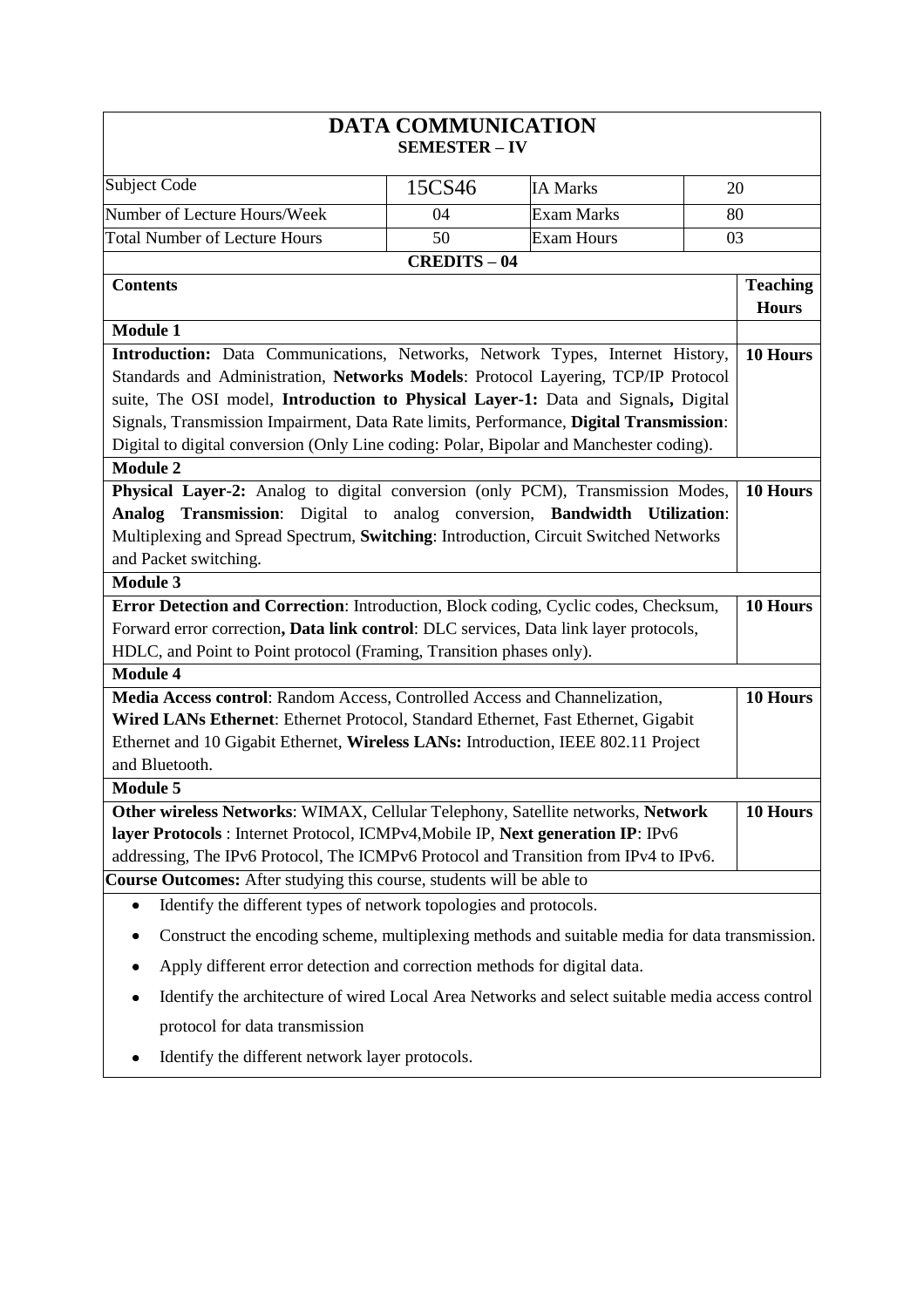#### **Question paper pattern:**

The question paper will have ten questions.

There will be 2 questions from each module.

Each question will have questions covering all the topics under a module.

The students will have to answer 5 full questions, selecting one full question from each module.

# **Text Book:**

Behrouz A. Forouzan, Data Communications and Networking 5E, 5<sup>th</sup> Edition, Tata McGraw-Hill, 2013. (Chapters 1.1 to 1.5, 2.1 to 2.3, 3.1, 3.3 to 3.6, 4.1 to 4.3, 5.1, 6.1, 6.2, 8.1 to 8.3, 10.1 to 10.5, 11.1 to 11.4, 12.1 to 12.3, 13.1 to 13.5, 15.1 to 15.3, 16.1 to 16.3, 19.1 to 19.3, 22.1 to 22.4)

#### **Reference Books:**

- 1. Alberto Leon-Garcia and Indra Widjaja: Communication Networks Fundamental Concepts and Key architectures, 2nd Edition Tata McGraw-Hill, 2004.
- 2. William Stallings: Data and Computer Communication, 8th Edition, Pearson Education, 2007.
- 3. Larry L. Peterson and Bruce S. Davie: Computer Networks A Systems Approach, 4th Edition, Elsevier, 2007.
- 4. Nader F. Mir: Computer and Communication Networks, Pearson Education, 2007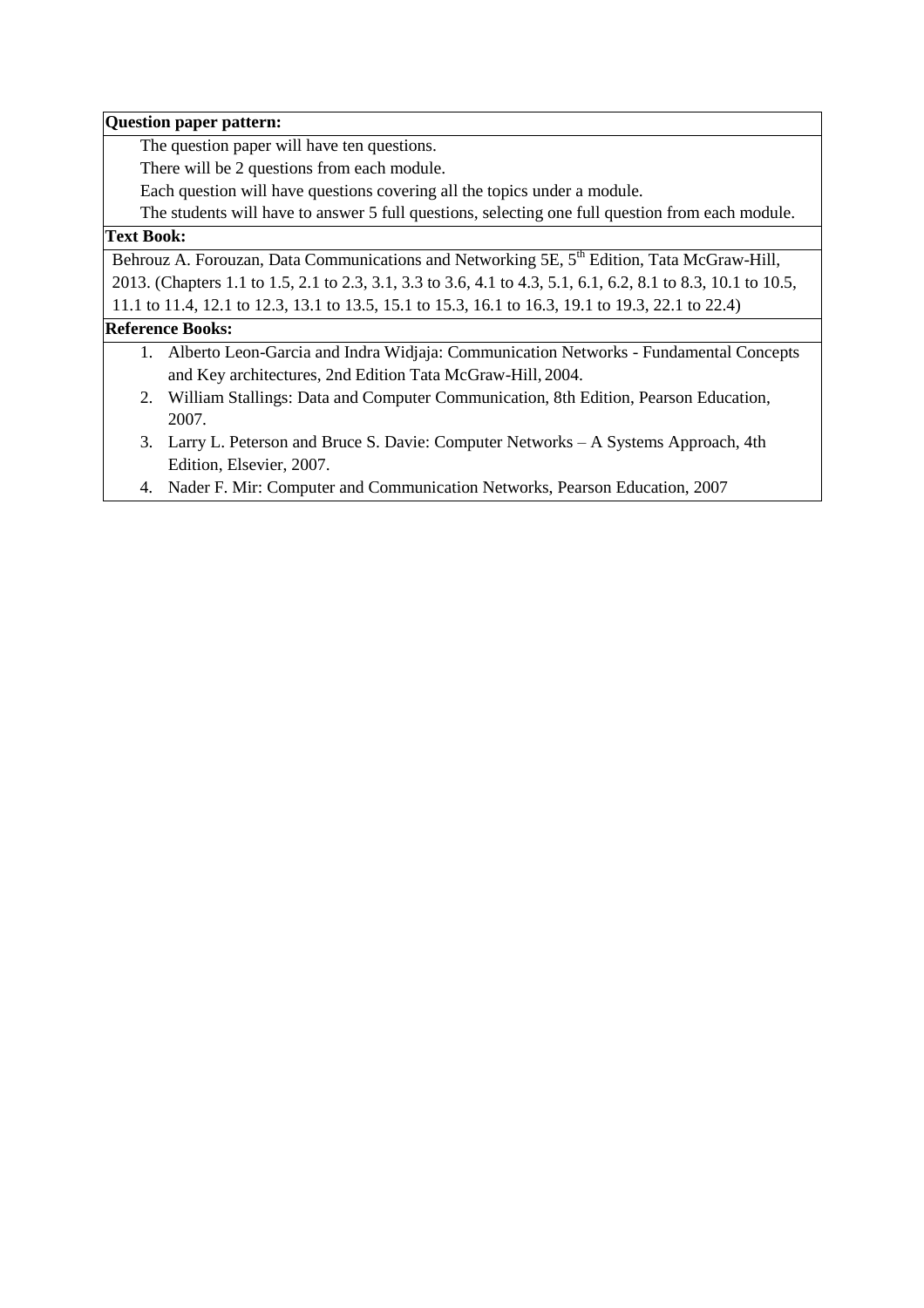|                                              |                                                                                                                                                                                                 | DESIGN AND ANALYSIS OF ALGORITHM LABORATORY                                                                                                                          | <b>SEMESTER – IV</b> |                                        |                       |  |  |
|----------------------------------------------|-------------------------------------------------------------------------------------------------------------------------------------------------------------------------------------------------|----------------------------------------------------------------------------------------------------------------------------------------------------------------------|----------------------|----------------------------------------|-----------------------|--|--|
|                                              |                                                                                                                                                                                                 |                                                                                                                                                                      |                      |                                        |                       |  |  |
| Subject Code<br>Number of Lecture Hours/Week |                                                                                                                                                                                                 |                                                                                                                                                                      | 15CSL47              | <b>IA Marks</b>                        | 20                    |  |  |
|                                              |                                                                                                                                                                                                 | <b>Total Number of Lecture Hours</b>                                                                                                                                 | $01 I + 02 P$<br>40  | <b>Exam Marks</b><br><b>Exam Hours</b> | 80<br>$\overline{03}$ |  |  |
|                                              |                                                                                                                                                                                                 |                                                                                                                                                                      | <b>CREDITS-02</b>    |                                        |                       |  |  |
|                                              | <b>Description</b>                                                                                                                                                                              |                                                                                                                                                                      |                      |                                        |                       |  |  |
|                                              |                                                                                                                                                                                                 | Design, develop, and implement the specified algorithms for the following problems using Java                                                                        |                      |                                        |                       |  |  |
|                                              |                                                                                                                                                                                                 | language under LINUX /Windows environment.Netbeans/Eclipse IDE tool can be used for                                                                                  |                      |                                        |                       |  |  |
|                                              |                                                                                                                                                                                                 | development and demonstration.                                                                                                                                       |                      |                                        |                       |  |  |
|                                              | <b>Experiments</b>                                                                                                                                                                              |                                                                                                                                                                      |                      |                                        |                       |  |  |
| $\mathbf{1}$                                 |                                                                                                                                                                                                 | Create a Java class called Student with the following details as variables within it.                                                                                |                      |                                        |                       |  |  |
|                                              | A                                                                                                                                                                                               | $(i)$ USN                                                                                                                                                            |                      |                                        |                       |  |  |
|                                              |                                                                                                                                                                                                 | (ii) Name                                                                                                                                                            |                      |                                        |                       |  |  |
|                                              |                                                                                                                                                                                                 | (iii) Branch                                                                                                                                                         |                      |                                        |                       |  |  |
|                                              |                                                                                                                                                                                                 | (iv) Phone                                                                                                                                                           |                      |                                        |                       |  |  |
|                                              |                                                                                                                                                                                                 | Write a Java program to create <i>nStudent</i> objects and print the USN, Name, Branch, and                                                                          |                      |                                        |                       |  |  |
|                                              |                                                                                                                                                                                                 | Phoneof these objects with suitable headings.                                                                                                                        |                      |                                        |                       |  |  |
|                                              | $\bf{B}$                                                                                                                                                                                        | Write a Java program to implement the Stack using arrays. Write Push(), Pop(), and                                                                                   |                      |                                        |                       |  |  |
|                                              |                                                                                                                                                                                                 | Display() methods to demonstrate its working.                                                                                                                        |                      |                                        |                       |  |  |
|                                              |                                                                                                                                                                                                 |                                                                                                                                                                      |                      |                                        |                       |  |  |
| $\overline{2}$                               | $\mathbf{A}$                                                                                                                                                                                    | Design a superclass called Staff with details as StaffId, Name, Phone, Salary. Extend                                                                                |                      |                                        |                       |  |  |
|                                              |                                                                                                                                                                                                 | this class by writing three subclasses namely <b>Teaching</b> (domain, publications),                                                                                |                      |                                        |                       |  |  |
|                                              |                                                                                                                                                                                                 | Technical (skills), and Contract (period). Write a Java program to read and display at                                                                               |                      |                                        |                       |  |  |
|                                              |                                                                                                                                                                                                 | least 3 <i>staff</i> objects of all three categories.                                                                                                                |                      |                                        |                       |  |  |
|                                              |                                                                                                                                                                                                 |                                                                                                                                                                      |                      |                                        |                       |  |  |
|                                              | $\bf{B}$                                                                                                                                                                                        | Write a Java class called <i>Customer</i> to store their name and date_of_birth. The                                                                                 |                      |                                        |                       |  |  |
|                                              |                                                                                                                                                                                                 | date_of_birth format should be dd/mm/yyyy. Write methods to read customer data as                                                                                    |                      |                                        |                       |  |  |
|                                              |                                                                                                                                                                                                 | <name, dd="" mm="" yyyy=""> and display as <name, dd,="" mm,="" yyyy=""> using StringTokenizer<br/>class considering the delimiter character as "/".</name,></name,> |                      |                                        |                       |  |  |
|                                              |                                                                                                                                                                                                 |                                                                                                                                                                      |                      |                                        |                       |  |  |
| 3                                            | $\mathbf{A}$                                                                                                                                                                                    | Write a Java program to read two integers $a$ and $b$ . Compute $a/b$ and print, when $b$ is not                                                                     |                      |                                        |                       |  |  |
|                                              |                                                                                                                                                                                                 | zero. Raise an exception when $b$ is equal to zero.                                                                                                                  |                      |                                        |                       |  |  |
|                                              |                                                                                                                                                                                                 |                                                                                                                                                                      |                      |                                        |                       |  |  |
|                                              | $\bf{B}$                                                                                                                                                                                        | Write a Java program that implements a multi-thread application that has three threads.                                                                              |                      |                                        |                       |  |  |
|                                              |                                                                                                                                                                                                 | First thread generates a random integer for every 1 second; second thread computes the                                                                               |                      |                                        |                       |  |  |
|                                              |                                                                                                                                                                                                 | square of the number andprints; third thread will print the value of cube of the number.                                                                             |                      |                                        |                       |  |  |
|                                              |                                                                                                                                                                                                 |                                                                                                                                                                      |                      |                                        |                       |  |  |
| $\overline{\mathbf{4}}$                      |                                                                                                                                                                                                 | Sort a given set of $n$ integer elements using Quick Sort method and compute its time                                                                                |                      |                                        |                       |  |  |
|                                              | complexity. Run the program for varied values of $n > 5000$ and record the time taken to sort.                                                                                                  |                                                                                                                                                                      |                      |                                        |                       |  |  |
|                                              | Plot a graph of the time taken versus $n$ on graph sheet. The elements can be read from a file or<br>can be generated using the random number generator. Demonstrate using Java how the divide- |                                                                                                                                                                      |                      |                                        |                       |  |  |
|                                              | and-conquer method works along with its time complexity analysis: worst case, average case                                                                                                      |                                                                                                                                                                      |                      |                                        |                       |  |  |
|                                              | and best case.                                                                                                                                                                                  |                                                                                                                                                                      |                      |                                        |                       |  |  |
|                                              |                                                                                                                                                                                                 |                                                                                                                                                                      |                      |                                        |                       |  |  |
|                                              |                                                                                                                                                                                                 |                                                                                                                                                                      |                      |                                        |                       |  |  |
|                                              |                                                                                                                                                                                                 |                                                                                                                                                                      |                      |                                        |                       |  |  |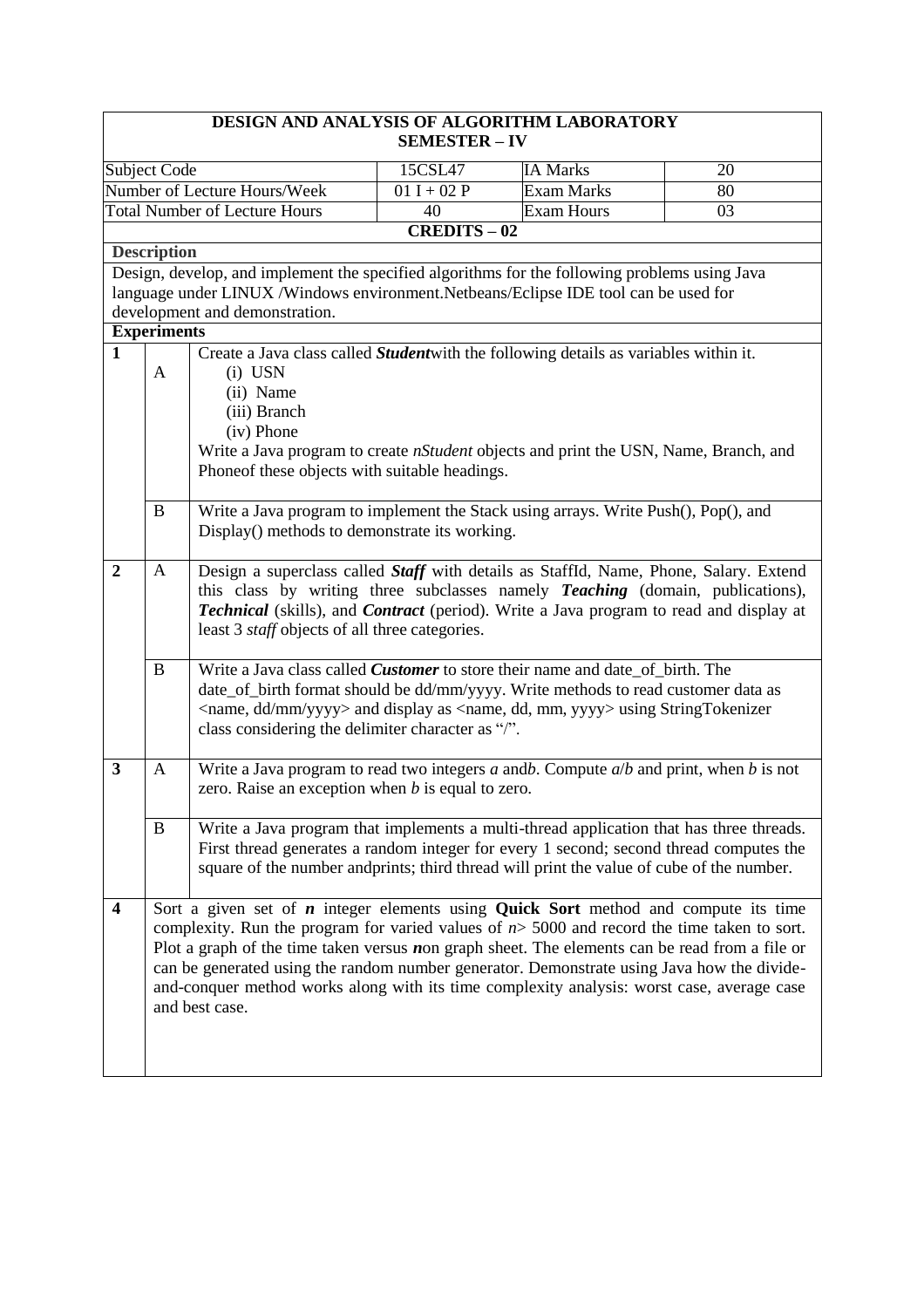| $\overline{5}$ | Sort a given set of $n$ integer elements using Merge Sort method and compute its time<br>complexity. Run the program for varied values of $n > 5000$ , and record the time taken to sort.<br>Plot a graph of the time taken versus $\boldsymbol{n}$ on graph sheet. The elements can be read from a file or<br>can be generated using the random number generator. Demonstrate using Java how the divide- |
|----------------|-----------------------------------------------------------------------------------------------------------------------------------------------------------------------------------------------------------------------------------------------------------------------------------------------------------------------------------------------------------------------------------------------------------|
|                | and-conquer method works along with its time complexity analysis: worst case, average case                                                                                                                                                                                                                                                                                                                |
|                | and best case.                                                                                                                                                                                                                                                                                                                                                                                            |
|                |                                                                                                                                                                                                                                                                                                                                                                                                           |
| 6              | Implement in Java, the 0/1 Knapsack problem using (a) Dynamic Programming method (b)<br>Greedy method.                                                                                                                                                                                                                                                                                                    |
| $\overline{7}$ | From a given vertex in a weighted connected graph, find shortest paths to other vertices using<br>Dijkstra's algorithm. Write the program in Java.                                                                                                                                                                                                                                                        |
| 8              | Find Minimum Cost Spanning Tree of a given connected undirected graph using                                                                                                                                                                                                                                                                                                                               |
|                | Kruskal'salgorithm. Use Union-Find algorithms in your program.                                                                                                                                                                                                                                                                                                                                            |
|                |                                                                                                                                                                                                                                                                                                                                                                                                           |
| 9              | Find Minimum Cost Spanning Tree of a given connected undirected graph using<br>Prim's algorithm.                                                                                                                                                                                                                                                                                                          |
| 10             | Write Java programs to                                                                                                                                                                                                                                                                                                                                                                                    |
|                | (a) Implement All-Pairs Shortest Paths problem using Floyd's algorithm.                                                                                                                                                                                                                                                                                                                                   |
|                | (b) Implement Travelling Sales Person problem using Dynamic programming.                                                                                                                                                                                                                                                                                                                                  |
| 11             |                                                                                                                                                                                                                                                                                                                                                                                                           |
|                | Design and implement in Java to find a <b>subset</b> of a given set $S = \{S_1, S_2, S_n\}$ of <i>n</i> positive<br>integers whose SUM is equal to a given positive integer d. For example, if $S = \{1, 2, 5, 6, 8\}$                                                                                                                                                                                    |
|                | and $d=9$ , there are two solutions $\{1,2,6\}$ and $\{1,8\}$ . Display a suitable message, if the given                                                                                                                                                                                                                                                                                                  |
|                | problem instance doesn't have a solution.                                                                                                                                                                                                                                                                                                                                                                 |
|                |                                                                                                                                                                                                                                                                                                                                                                                                           |
| 12             | Design and implement in Java to find all Hamiltonian Cycles in a connected undirected                                                                                                                                                                                                                                                                                                                     |
|                | Graph G of <i>n</i> vertices using backtracking principle.                                                                                                                                                                                                                                                                                                                                                |
|                | Course Outcomes: The students should be able to:                                                                                                                                                                                                                                                                                                                                                          |
|                | Experiment with object oriented concepts of JAVA programming language.                                                                                                                                                                                                                                                                                                                                    |
|                |                                                                                                                                                                                                                                                                                                                                                                                                           |
|                | Construct the JAVA program by using the approach of Divide and Conquer such as Merge Sort,                                                                                                                                                                                                                                                                                                                |
|                | Quick Sort.                                                                                                                                                                                                                                                                                                                                                                                               |
|                | Make use of Greedy method to solve knapsack and minimum cost spanning tree using JAVA                                                                                                                                                                                                                                                                                                                     |
|                | programming.                                                                                                                                                                                                                                                                                                                                                                                              |
|                | Apply Dynamic Programming techniques to solve All pair's shortest path (Floyd's algorithm)                                                                                                                                                                                                                                                                                                                |
|                | and Travelling sales person (TSP) problem using JAVA programming.                                                                                                                                                                                                                                                                                                                                         |
|                | Choose the Backtracking techniques to solve Sum of subset problem and Hamiltonian cycles                                                                                                                                                                                                                                                                                                                  |
|                | using JAVA programming.                                                                                                                                                                                                                                                                                                                                                                                   |
|                | <b>Conduction of Practical Examination:</b>                                                                                                                                                                                                                                                                                                                                                               |
|                | All laboratory experiments (Twelve problems) are to be included for practical                                                                                                                                                                                                                                                                                                                             |
|                | examination. Students are allowed to pick one experiment from the lot.                                                                                                                                                                                                                                                                                                                                    |
|                | To generate the data set use random number generator function.                                                                                                                                                                                                                                                                                                                                            |
| of marks       | Strictly follow the instructions as printed on the cover page of answer script for breakup                                                                                                                                                                                                                                                                                                                |
|                | Marks distribution: Procedure + Conduction + Viva: $20 + 50 + 10$ (80). Change of                                                                                                                                                                                                                                                                                                                         |
|                | experiment is allowed only once and marks allotted to the procedure                                                                                                                                                                                                                                                                                                                                       |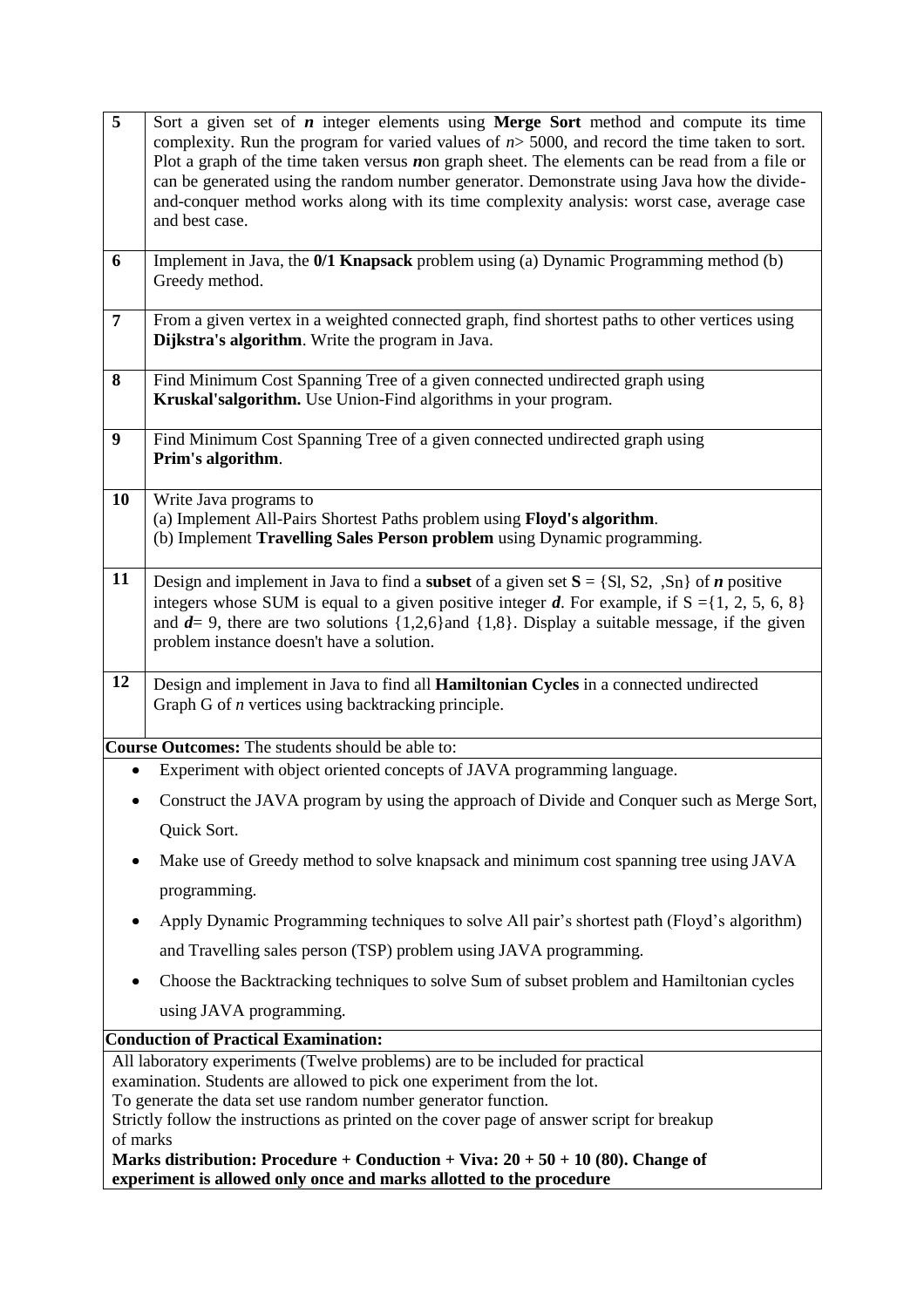# **MICROPROCESSOR AND MICROCONTROLLER LABORATORY SEMESTER – IV**

| Subject Code                  | 15CSL48       | <b>IA Marks</b> | 20 |
|-------------------------------|---------------|-----------------|----|
| Number of Lecture Hours/Week  | $01 I + 02 P$ | Exam Marks      | 80 |
| Total Number of Lecture Hours | 40            | Exam Hours      |    |
| $CREDITS-02$                  |               |                 |    |

**Description**

Demonstration and Explanation hardware components and Faculty in-charge should explain 8086 architecture, pin diagram in one slot. The second slot, the Faculty in-charge should explain instruction set types/category etc. Students have to prepare a write-up on the same and include it in the Lab record and to be evaluated.

Laboratory Session-1: Write-up on Microprocessors, 8086 Functional block diagram, Pin diagram and description. The same information is also taught in theory class; this helps the students to understand better.

Laboratory Session-2: Write-up on Instruction group, Timing diagrams, etc. The same information is also taught in theory class; this helps the students to understand better.

Note: These TWO Laboratory sessions are used to fill the gap between theory classes and practical sessions. Both sessions are evaluated as lab experiments for 20 marks.

#### **Experiments**

- Develop and execute the following programs using 8086 Assembly Language. Any suitable  $\bullet$ assembler like MASM/TASM/8086 kit or any equivalent software may be used.
- Program should have suitable comments.
- The board layout and the circuit diagram of the interface are to be provided to the student during the examination.
- $\bullet$ Software Required: Open source ARM Development platform, KEIL IDE and Proteusfor simulation

#### **SOFTWARE PROGRAMS: PART A**

- 1. Design and develop an assembly language program to search a key element "X" in a list of "n" 16-bit numbers. Adopt Binary search algorithm in your program for searching.
- 2. Design and develop an assembly program to sort a given set of "n" 16-bit numbers in ascending order. Adopt Bubble Sort algorithm to sort given elements.
- 3. Develop an assembly language program to reverse a given string and verify whether it is a palindrome or not. Display the appropriate message.
- 4. Develop an assembly language program to compute nCr using recursive procedure.Assume that 'n' and 'r' are non-negative integers.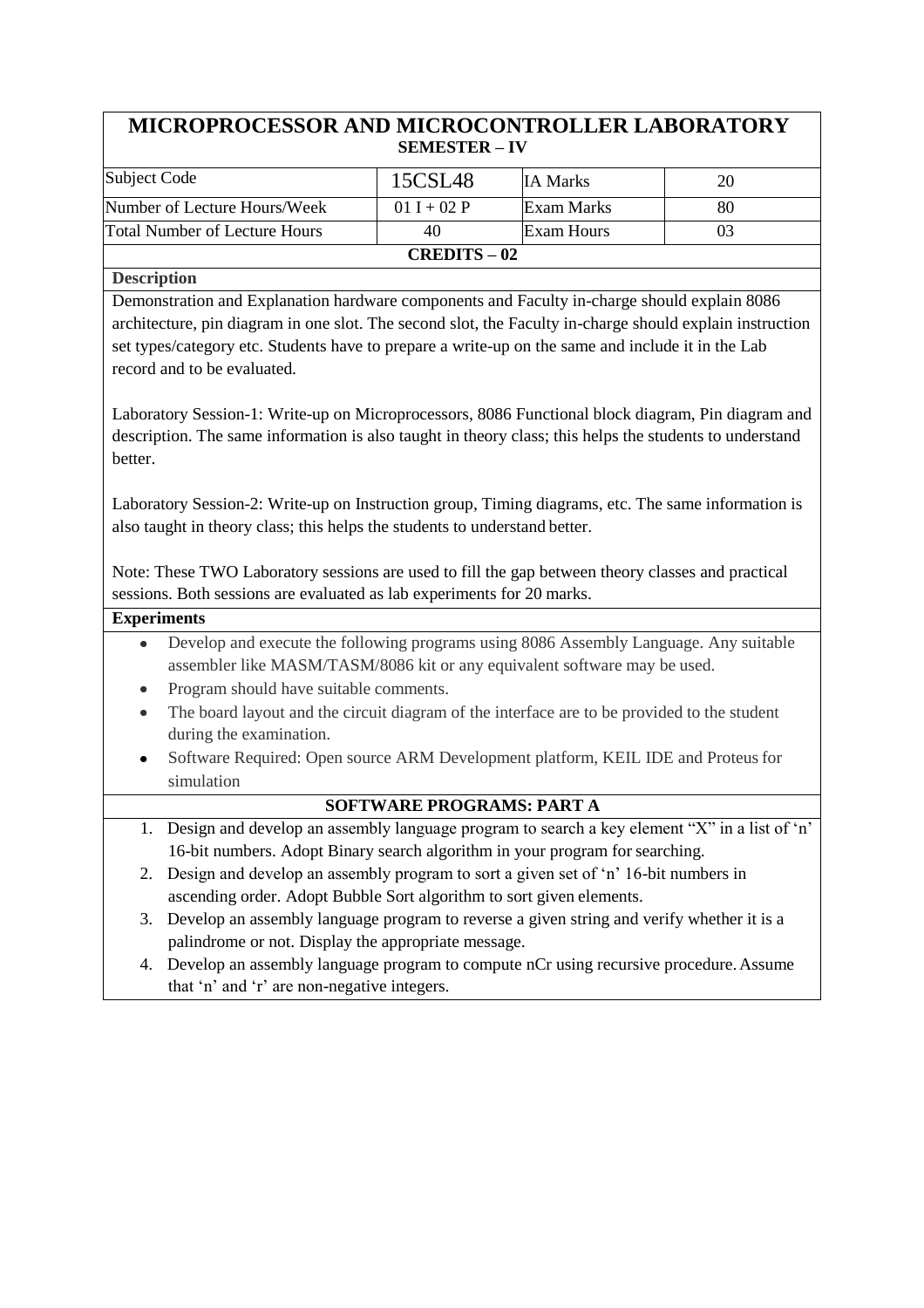|    | 5. Design and develop an assembly language program to read the current time and Date from the                            |
|----|--------------------------------------------------------------------------------------------------------------------------|
|    | system and display it in the standard format on the screen.                                                              |
| 6. | To write and simulate ARM assembly language programs for data transfer, arithmetic and                                   |
|    | logical operations (Demonstrate with the help of a suitable program).                                                    |
| 7. | To write and simulate C Programs for ARM microprocessor using KEIL (Demonstrate with                                     |
|    | the help of a suitable program)                                                                                          |
|    | Note: To use KEIL one may refer the book: Insider's Guide to the ARM7 based                                              |
|    | microcontrollers, Hitex Ltd., 1st edition, 2005                                                                          |
| 8. | <b>HARDWARE PROGRAMS: PART B</b><br>a. Design and develop an assembly program to demonstrate BCD Up-Down Counter (00-99) |
|    | on the Logic Controller Interface.                                                                                       |
|    | b. Design and develop an assembly program to read the status of two 8-bit inputs $(X & Y)$                               |
|    | from the Logic Controller Interface and display $X^*Y$ .                                                                 |
| 9. | Design and develop an assembly program to display messages "FIRE" and "HELP"                                             |
|    | alternately with flickering effects on a 7-segment display interface for a suitable period of                            |
|    | time. Ensure a flashing rate that makes it easy to read both the messages (Examiner does not                             |
|    | specify these delay values nor is it necessary for the student to compute these values).                                 |
|    | 10. Design and develop an assembly program to drive a Stepper Motor interface and rotate the                             |
|    | motor in specified direction (clockwise or counter-clockwise) by N steps (Direction and N                                |
|    | are specified by the examiner). Introduce suitable delay between successive steps. (Any                                  |
|    | arbitrary value for the delay may be assumed by the student).                                                            |
|    | 11. Design and develop an assembly language program to                                                                   |
|    | Generate the Sine Wave using DAC interface (The output of the DAC is to be<br>a.                                         |
|    | displayed on the CRO).                                                                                                   |
|    | b. Generate a Half Rectified Sine waveform using the DAC interface. (The output of                                       |
|    | the DAC is to be displayed on the CRO).<br>12. To interface LCD with ARM processor-- ARM7TDMI/LPC2148. Write and execute |
|    | programs in C language for displaying text messages and numbers on LCD                                                   |
|    | 13. To interface Stepper motor with ARM processor-- ARM7TDMI/LPC2148. Write a program                                    |
|    | to rotate stepper motor                                                                                                  |
|    |                                                                                                                          |
|    | <b>Study Experiments:</b>                                                                                                |
| 1. | Interfacing of temperature sensor with ARM freedom board (or any other ARM                                               |
|    | microprocessor board) and display temperature on LCD                                                                     |
| 2. | To design ARM cortex based automatic number plate recognition system                                                     |
| 3. | To design ARM based power saving system                                                                                  |
|    | Course Outcomes: After studying this course, students will be able to                                                    |
| ٠  | Demonstrate the use of 8086 instructions set and the directives.                                                         |
|    | Apply knowledge of 8086 instructions set and the directives to do Assembly Language Programs.                            |
|    | Build interfaces for x86 Microprocessors.                                                                                |
| ٠  | Make use of the knowledgeof ARM Processor instructions set to do ALP code.                                               |
|    | Constructinterfaces for ARMMicrocontrollers.                                                                             |
|    | Analyze ARM cortex based applications (Content Beyond Syllabus).                                                         |